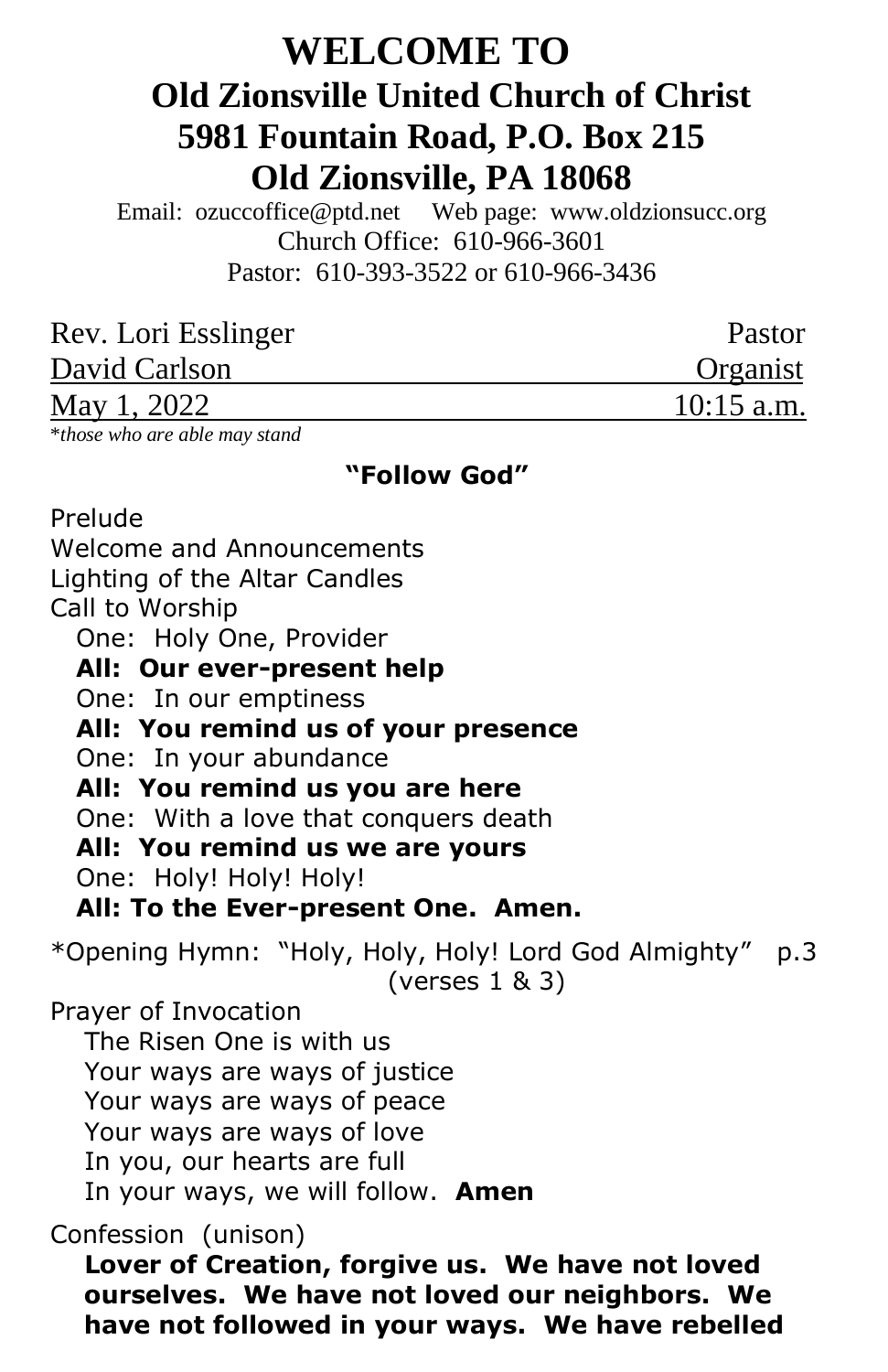**against your love. Forgive us. Engage us. Reshape our imaginations. Trade our complacency for your courage, our pettiness for your possibility, our greed for your goodness, our aimlessness and for your adventure, our lives for your love. Amen.**

# Assurance of Pardon

 One: Open your hearts. Hear the good news. God has not abandoned us. God has not sent us out to find our own way. God is with us, all around us, at work within us. In the name of all that is, you are welcome. Into the grace, mercy, and forgiveness of the Creator of our hearts.

# **All: Glory to Giver of Life. Amen.**

 $*Hymn:$  "One Day" (verses 1, 2 & 4) p.294

Scripture Reading: John 21:1-19

**21** After these things Jesus showed himself again to the disciples by the Sea of Tiberias; and he showed himself in this way. **2** Gathered there together were Simon Peter, Thomas called the Twin, Nathanael of Cana in Galilee, the sons of Zebedee, and two others of his disciples. **3** Simon Peter said to them, "I am going fishing." They said to him, "We will go with you." They went out and got into the boat, but that night they caught nothing. **4** Just after daybreak, Jesus stood on the beach; but the disciples did not know that it was Jesus. **5** Jesus said to them, "Children, you have no fish, have you?" They answered him, "No." **6** He said to them, "Cast the net to the right side of the boat, and you will find some." So they cast it, and now they were not able to haul it in because there were so many fish. **7** That disciple whom Jesus loved said to Peter, "It is the Lord!" When Simon Peter heard that it was the Lord, he put on some clothes, for he was naked, and jumped into the sea. **8** But the other disciples came in the boat, dragging the net full of fish, for they were not far from the land, only about a hundred yards off. **9** When they had gone ashore, they saw a charcoal fire there, with fish on it, and bread. **10** Jesus said to them, "Bring some of the fish that you have just caught." **11** So Simon Peter went aboard and hauled the net ashore, full of large fish, a hundred fifty-three of them; and though there were so many, the net was not torn. **12** Jesus said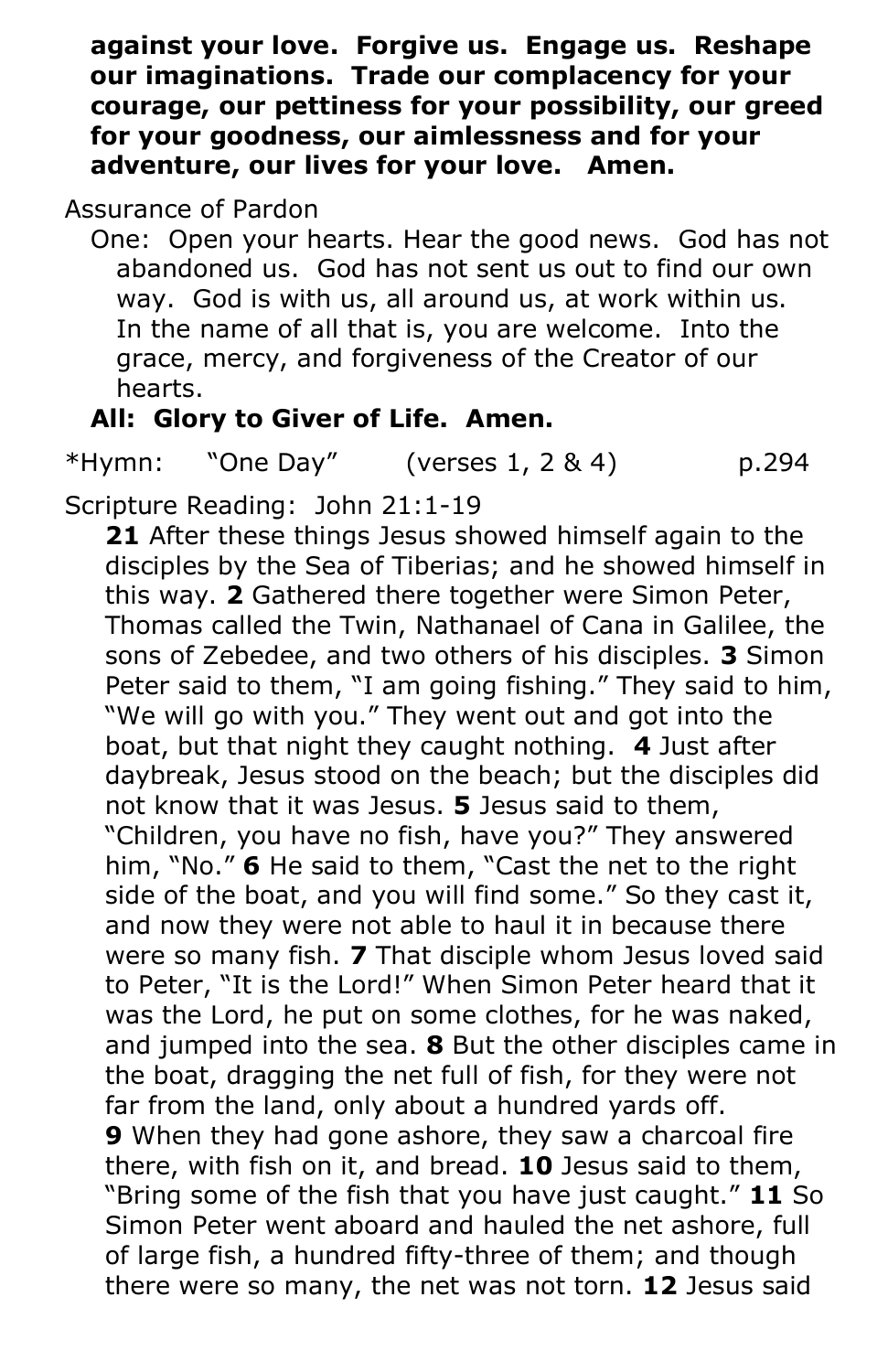to them, "Come and have breakfast." Now none of the disciples dared to ask him, "Who are you?" because they knew it was the Lord. **13** Jesus came and took the bread and gave it to them, and did the same with the fish. **14** This was now the third time that Jesus appeared to the disciples after he was raised from the dead. **15** When they had finished breakfast, Jesus said to Simon Peter, "Simon son of John, do you love me more than these?" He said to him, "Yes, Lord; you know that I love you." Jesus said to him, "Feed my lambs." **16** A second time he said to him, "Simon son of John, do you love me?" He said to him, "Yes, Lord; you know that I love you." Jesus said to him, "Tend my sheep." **17** He said to him the third time, "Simon son of John, do you love me?" Peter felt hurt because he said to him the third time, "Do you love me?" And he said to him, "Lord, you know everything; you know that I love you." Jesus said to him, "Feed my sheep. **18** Very truly, I tell you, when you were younger, you used to fasten your own belt and to go wherever you wished. But when you grow old, you will stretch out your hands, and someone else will fasten a belt around you and take you where you do not wish to go." **19** (He said this to indicate the kind of death by which he would glorify God.) After this he said to him, "Follow me."

Reflection

Affirmation of Faith

**We confess that Jesus is the Christ, the Son of the living God, and proclaim him Lord and Savior of the world.** 

**In Christ's name and by his grace we accept our mission of witness and service to all people.**

**We rejoice in God, maker of heaven and earth, and in the covenant of love which binds us to God and one another.**

**Through baptism into Christ we enter into newness of life and are made one with the whole people of God.**

**In the communion of the Holy Spirit we are joined together in discipleship and in obedience to Christ.**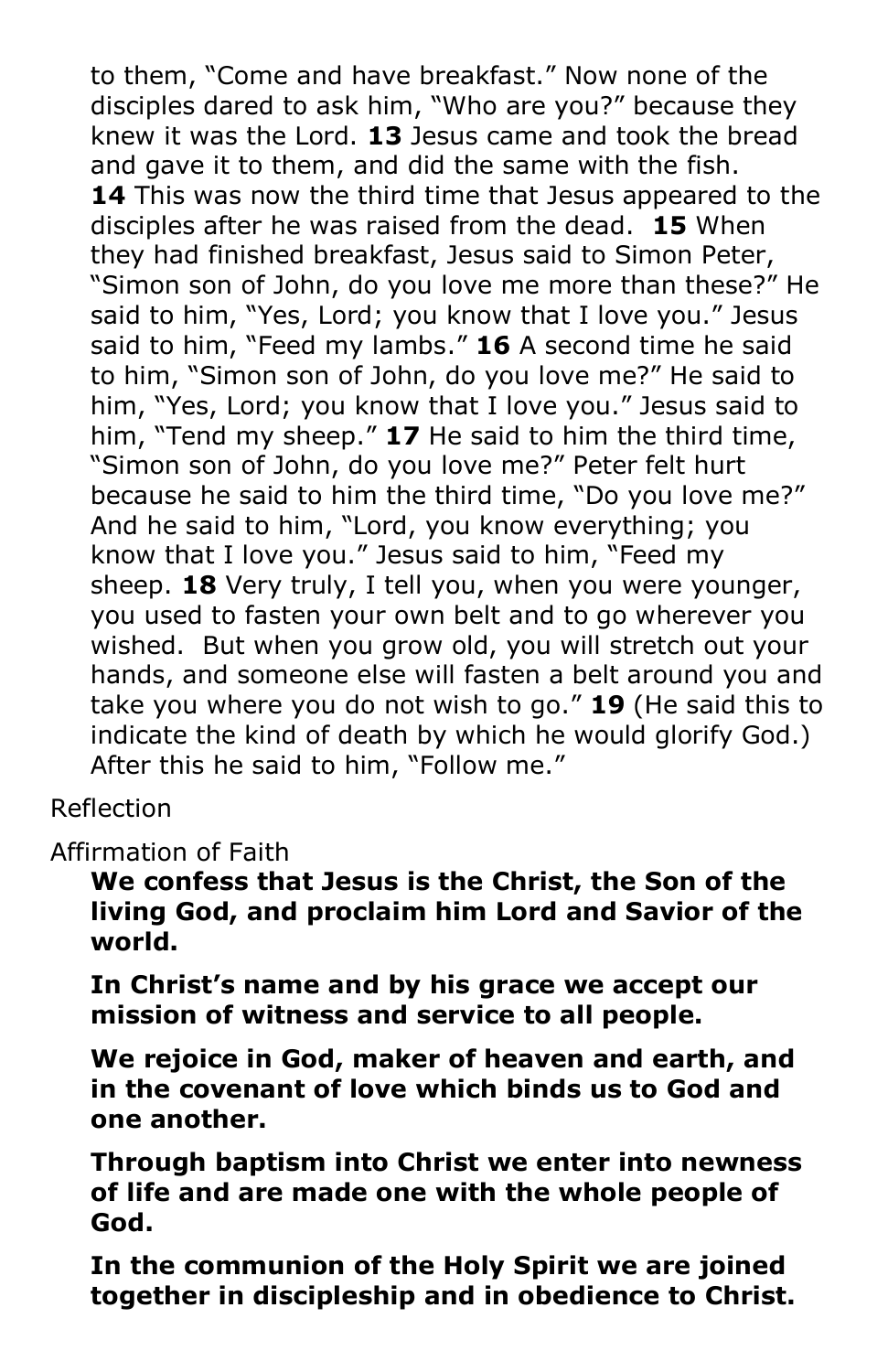**At the table of the Lord we celebrate with thanksgiving the saving acts and presence of Christ.**

**Within the universal church we receive the gift of ministry and the light of scripture.**

**In the bonds of Christian faith we yield ourselves to God that we may serve the one whose kingdom has no end.**

**Blessing, glory, and honor be to God for ever. Amen**

Call to Offering

 In a world that lives out of scarcity you call us to a life of abundance. You offer grace and mercy. You heal us. You carry us. In you, we live. In you, we move. In you, we are made whole. Let us gather our gifts together and offer them to God.

**Offering** 

Choir Anthem

\*The Doxology

 **Praise God from whom all blessings flow; Praise Him, all creatures here below; Praise Him above, ye heavenly host; Praise Father, Son, and Holy Ghost. Amen.**

The Pastoral Prayer

Service of Holy Communion

\*The Lord's Prayer (sung)

**Our Father, who art in heaven, Hallowed be thy Name. Thy kingdom come. Thy will be done, on earth as it is in heaven. Give us this day our daily bread. And forgive us our debts, as we forgive our debtors. And lead us not into temptation, but deliver us from evil. For thine is the kingdom, and the power, and the glory, for ever. Amen.**

*\**Closing Hymn: "More Love to Thee" (verses 1 & 2) p.634

\*Benediction

 Now, may the grace of God go with us. May God's face shine upon us. May we love the world as God has loved us. May we be peace. May we be love. May God's mercy be present among us. Amen.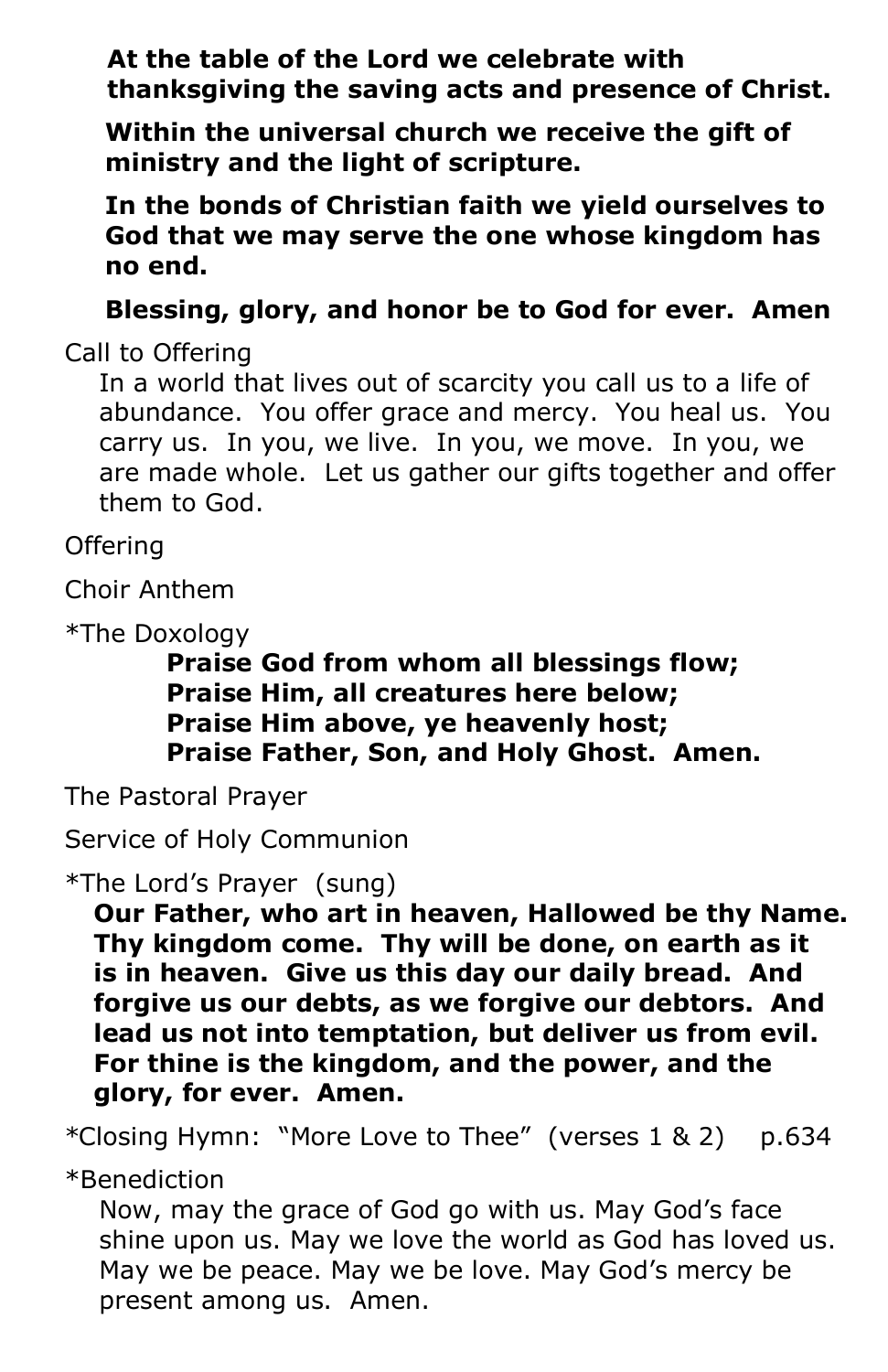\*Extinguishing of the Candles \*Postlude

**≈≈≈≈≈≈≈≈≈≈≈≈≈≈≈≈≈≈≈≈≈≈≈≈≈≈≈≈≈≈≈≈≈≈≈≈≈≈≈≈≈≈≈≈≈≈≈**

*Follow God: Service Prayers for Easter 3C* was written by Michael Anthony Howard, who serves as Minister of Faith in Action for the Living Water Association, Ohio NorthEast, of the Heartland Conference, United Church of Christ

**TODAY'S BULLETIN** is sponsored by Mr. and Mrs. Carlton Dreas in memory of their parents, Mr. and Mrs. Francis G. Dreas and Mr. and Mrs. George Arnold.

**TODAY'S LITURGIST** is Nancy Weitzel.

**TODAY'S GREETERS** are Randy and Sharon Trexler.

 RESTROOMS ARE AVAILABLE on the main floor of the Church and downstairs.

 We have Bulletin Magnifier Sheets if needed. They can be found on the sound system.

**Mask Wearing** - Consistory has agreed that individuals can make their own decision as to the wearing of masks during church services. If you find yourself testing positive for COVID, **please contact the church office** so we can alert others who may have been in contact with you during time spent at church. Thank you.



Each week after worship someone needs to remove the flowers from the altar and make sure they get to their sponsors. Would you be willing to do this for us on a Sunday every now and then to help in this ministry? Thanks in advance for your help in BEING THE CHURCH. Pastor Lori

Are you considering joining Old Zionsville UCC? We will be having a **New Members' Class** on Sundays, May 8 and May 15 from 9-10 a.m. each day. On May 15, you will be received into membership at the 10:15 a.m. worship service. You can certainly sit in on the class just to review your knowledge of our church. Please speak with Pastor Lori for further details. We already have two folks signed up. Join in!

**GriefShare** – Join us on Wednesdays for our GriefShare sessions in the lower social hall at **6:30 p.m**. This group is open to anyone who wishes to explore the program and/or work to heal. You may join in anytime. We meet each Wednesday from 6:30 to 8:30 p.m. until June 1. There is no cost for the program but a suggested donation of \$15.00 (or whatever you can afford to pay) for the workbook. Please register with Pastor Lori, call or text at 610-393-3522.